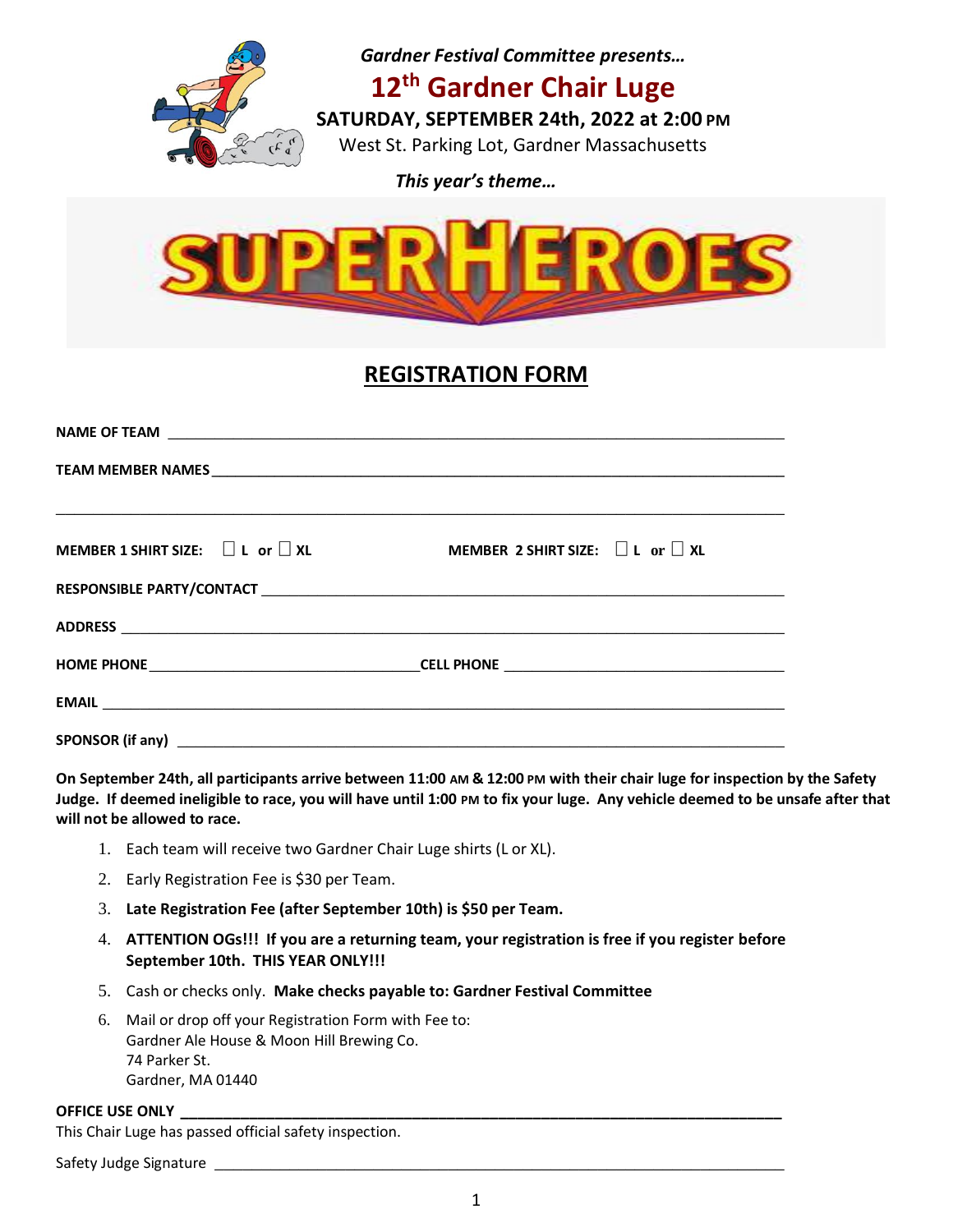

*Gardner Festival Committee presents…* **12 th Gardner Chair Luge SATURDAY, SEPTEMBER 24th, 2022 at 2:00 PM** West St. Parking Lot, Gardner Massachusetts

### **LIABILITY WAIVER FORM**

To the best of my knowledge, I am in good physical condition and fully able to participate in the **Gardner Chair Luge** course. I am fully aware of the risks and hazards connected with the participation in this event, including physical injury or even death, and hereby elect to voluntarily participate in said event, knowing that the associated physical activity may be hazardous to me and to my property.

I VOLUNTARILY ASSUME FULL PERSONAL LIABILITY FOR ANY RISKS OR LOSS, PROPERTY DAMAGE, OR PERSONAL INJURY, INCLUDING DEATH, that may be sustained by me, or loss or damage to property owned by me, as a result of participation in this course.

I hereby RELEASE, WAIVE, DISCHARGE, AND COVENANT NOT TO SUE, Moon Hill Brewing Co. dba Gardner Ale House, Acadien Social Club, Gardner Festival Committee, The City of Gardner, their officers, servants, agents, and employees (hereinafter referred to as RELEASEES) from any and all liability, claims, demands, actions and causes of action whatsoever arising out of or related to any loss, damage, or injury, including death, that may be sustained by me, or to any property belonging to me, while participating in physical activity, or while on or upon the premises where the event is being conducted.

It is my expressed intent that this release and hold harmless agreement shall bind the members of my family and spouse, if I am alive, and my heirs, assigns and personal representative, if I am deceased, and shall be deemed as a RELEASE, WAIVE, DISCHARGE, and CONVENTION TO SUE the above name RELEASEES.

In signing the release, I acknowledge and represent that I HAVE READ THE FORGOING waiver of Liability and Hold Harmless Agreement, UNDERSTAND IT AND SIGN IT VOLUNTARILY as my own free act and deed; no oral representations, statements or inducements, apart from the forgoing written agreements have been made; and I EXECUTE THIS RELEASE FOR FULL, ADEQUATE AND COMPLETE CONSIDERATION FULLY INTENDING TO BE BOUND BY SAME.

**Each participant must sign. No one under the age of 16 will be permitted to participate in the Gardner Chair Luge.**